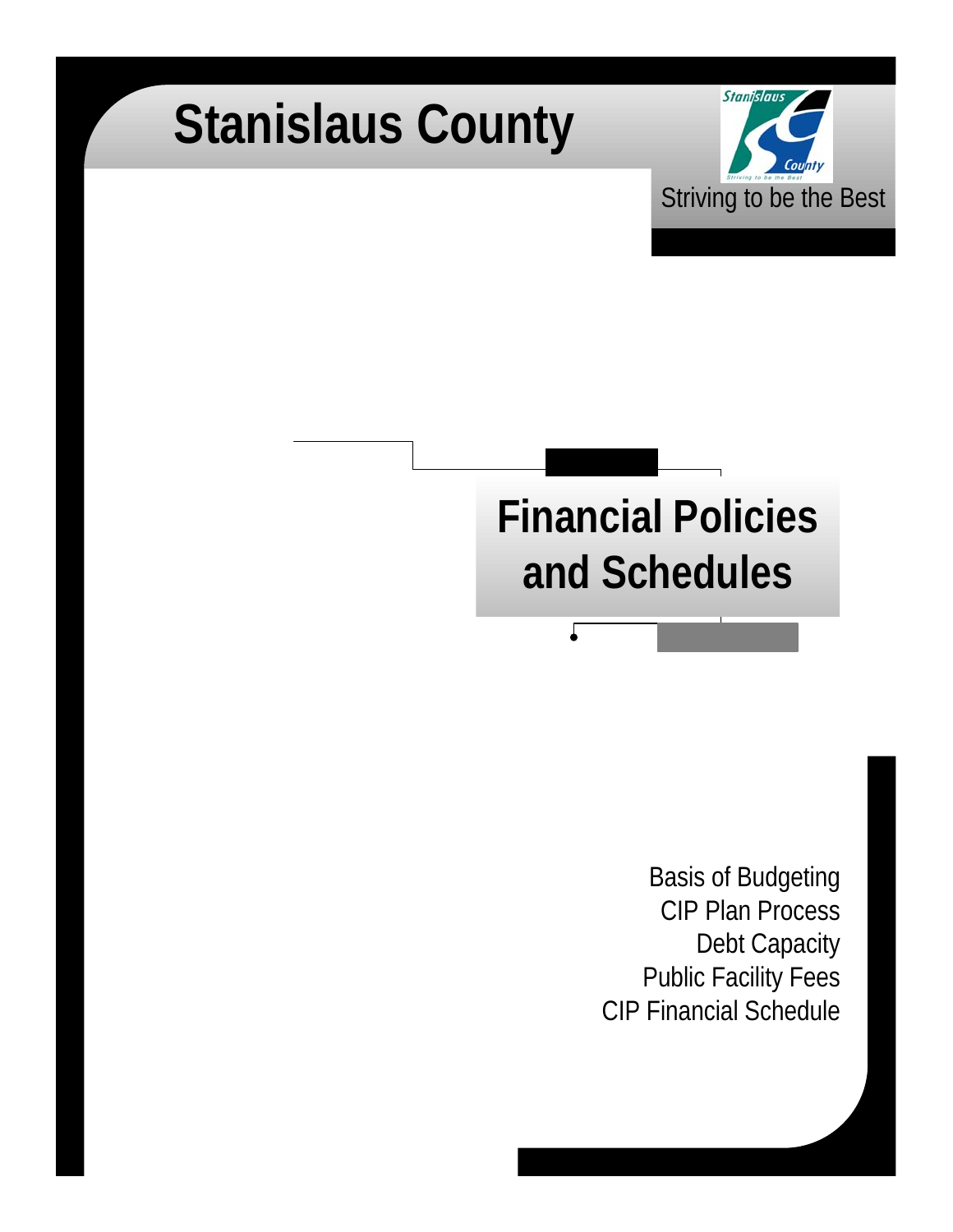#### **BASIS OF BUDGETING**

The Capital Improvement Plan and Budget are prepared using generally accepted accounting principles. The accounts of the County are organized on the basis of fund and organizational groups, each of which is considered a separate accounting entity. Governmental type funds like the General Fund, Special Revenue Funds, Capital Projects, and Debt Service use modified accrual basis, while Proprietary Funds use the full accrual basis.

Under the modified accrual basis of accounting, revenues are recognized when both measurable and available. Measurable means the amount of the transaction is known; available means the revenue will be collected in the current period or soon enough thereafter to be used to pay liabilities of the current period. Expenditures are recognized when the related liability is incurred, except for principal of and interest on general long-term debt which are recognized when due.

Full accrual is essentially the same manner as commercial accounting. Recognition occurs at the time of the transaction – revenue when earned and expenses when incurred.

For the Proposed Capital Improvement Plan Project List in Fiscal Year 2010-2011, consideration by the Board of Supervisors was timed to coincide with introduction of an update to the County's Public Facilities Fees (PFF) program in July 2010.

The chart on the following page shows a typical Capital Improvement Plan cycle: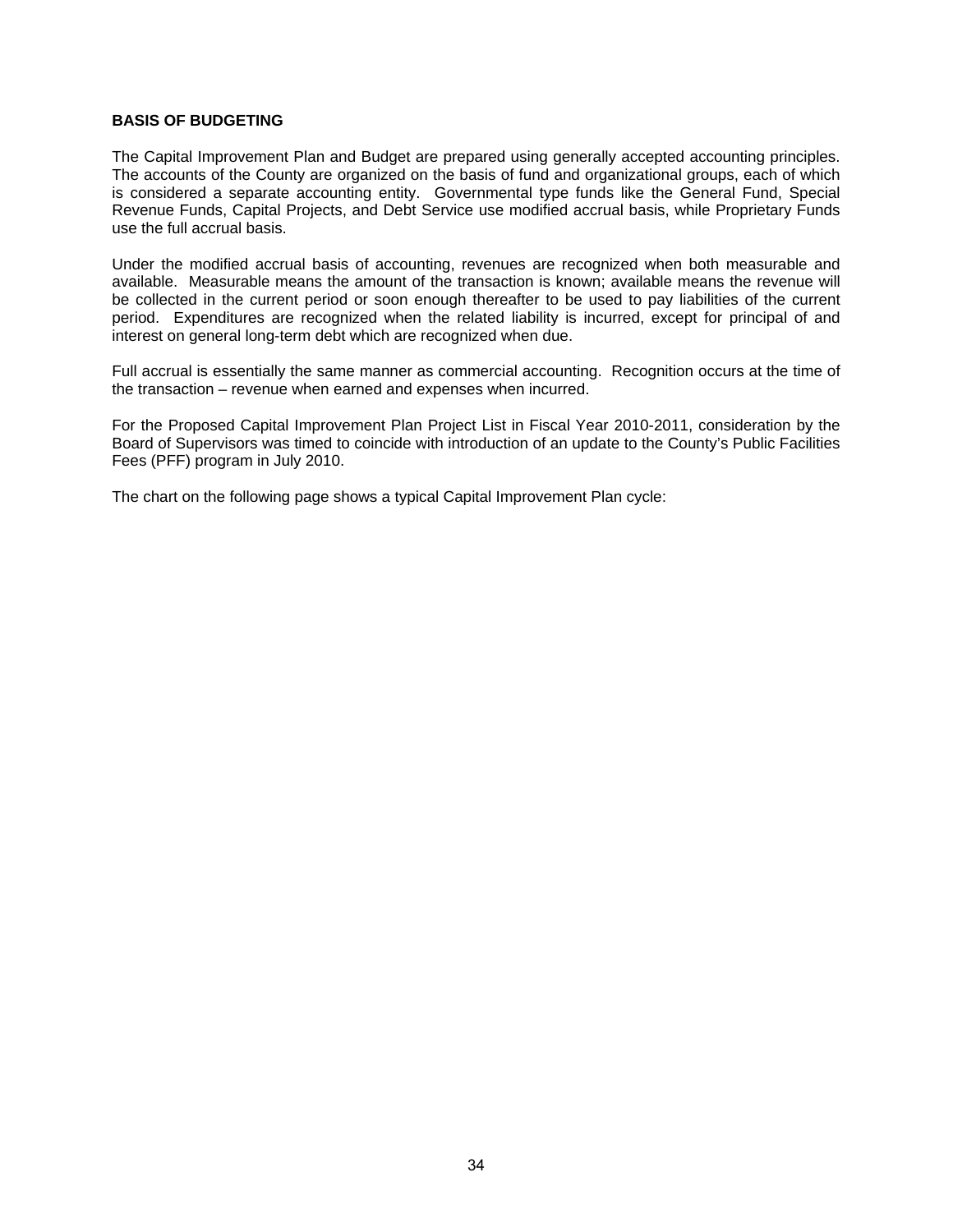#### **CAPITAL IMPROVEMENT PLAN PROCESS**

### **JULY—DECEMBER The Chief Executive Officer, along with the Board of Supervisors and departments establishes the operating and capital budget priorities and principles for the next fiscal year based on the County Strategic Plan and relevant economic, social, and demographic trends. JANUARY—MARCH Upon release of the Governor's Proposed Budget, the Chief Executive Officer prepares a preliminary forecast of the County's discretionary revenue for the coming year based on assumptions and projections contained in the Governor's Proposed Budget and other projected revenue trends. Instructions for preparation of the upcoming Capital Improvement Plan are issued to departments in March . APRIL—MAY CEO staff reviews the data, updates the CIP database, analyzes the estimated project cost and meets with departments regarding their CIP submittals. Budget analysts are preparing the proposed budget during the same time period so they are aware of both CIP and budget requests. The Assistant Executive Officers review and prioritizes all current projects. CEO staff prepares the Preliminary CIP Project List.**



**The Board of Supervisors holds a public hearing to discuss and adopt the Preliminary CIP Project List and the Proposed Budget.**

#### **JULY—OCTOBER**

#### **FINAL CAPITAL IMPROVEMENT PLAN AND FINAL BUDGET**

**The Preliminary CIP Project List is sent to the Department of Planning and Community Development. The Planning Commission then determines whether the Preliminary CIP is in conformance with the County's General Plan. The analysis report and Commissions findings are forwarded to the County Board of Supervisors. A Final Capital Improvement Plan is then prepared and adopted by the Board.**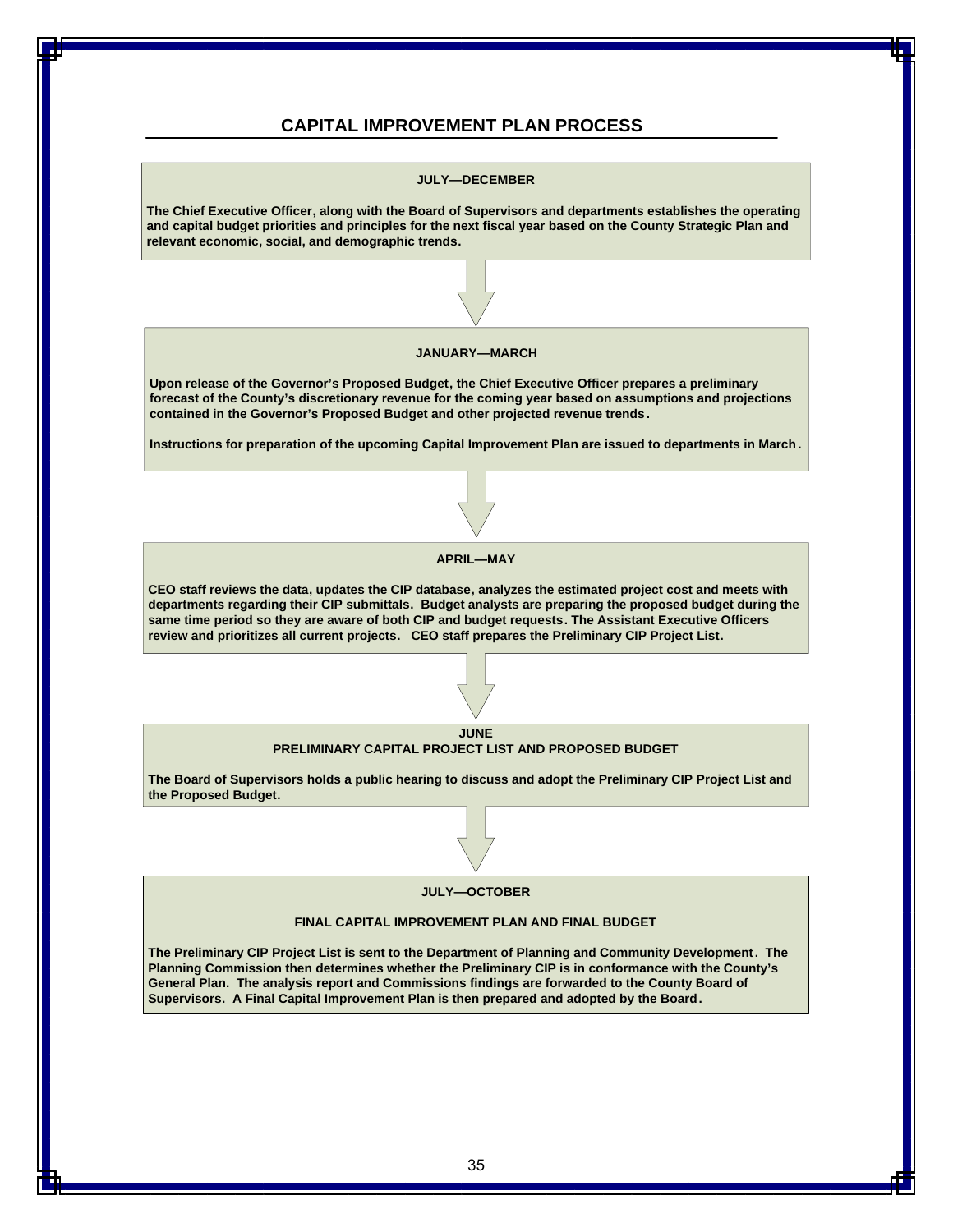#### **DEBT CAPACITY**

There are two primary factors to be considered when acquiring public debt. The first is market rating and access. The second is local budgetary constraints that include economic and financial trends. The County most recently evaluated their dept capacity in Fiscal Year 2007-2008.

#### **Budget Year 2010-2011 Debt Service**

#### **Certificates of Participation**

The County of Stanislaus debt is primarily in the form of Certificates of Participation (COP). Created in conjunction with lease agreements, which encumber County-owned property, COPs are securities issued and marketed to investors in a manner similar to tax-exempt bonds.

In a COP transaction, the County enters into an agreement with a third party, the Stanislaus County Capital Improvements Financing Authority, to lease an asset (normally a building) over a specific period of time at a predetermined total cost. The asset, owned by the County and leased to the Finance Authority, is then subleased back to the County. In this transaction the Finance Authority sells certificates in order to make its total lease payment to the County at the beginning of the lease period. With that lump sum (advance) lease payment the County then builds or buys the property.

The following chart shows the current debt obligations for Stanislaus County as of Fiscal Year 2010-2011.

|                                                                                                                                                                             | <b>Interest</b> |              |                 |                  | <b>Balance to</b> | 2010-2011    | Remaining      |
|-----------------------------------------------------------------------------------------------------------------------------------------------------------------------------|-----------------|--------------|-----------------|------------------|-------------------|--------------|----------------|
|                                                                                                                                                                             | Rate            | Date of      |                 | Original         | Maturity as of    | <b>Debt</b>  | <b>Balance</b> |
|                                                                                                                                                                             | $\frac{9}{6}$   | <b>Issue</b> | <b>Maturity</b> | <b>Borrowing</b> | June 30, 2010     | Obligation   | to Maturity    |
| <b>GOVERNMENTAL</b>                                                                                                                                                         |                 |              |                 |                  |                   |              |                |
| <b>ACTIVITIES</b>                                                                                                                                                           |                 |              |                 |                  |                   |              |                |
| 1997 Series B Refunding                                                                                                                                                     |                 |              |                 |                  |                   |              |                |
| Kitchen/Laundry at the                                                                                                                                                      |                 |              |                 |                  |                   |              |                |
| Sheriff's Public Safety                                                                                                                                                     |                 |              |                 |                  |                   |              |                |
| Center                                                                                                                                                                      | 3.75-5.00       | 12/16/1997   | 6/1/2012        | \$9,265,108      | \$2,562,854       | \$1,379,770  | \$1,183,084    |
| 1998 Series A                                                                                                                                                               |                 |              |                 |                  |                   |              |                |
| <b>Public Administration</b>                                                                                                                                                |                 |              |                 |                  |                   |              |                |
| Center 10th Street Place                                                                                                                                                    | 3.75-4.75       | 3/1/1998     | 9/1/2018        | \$22,160,000     | \$12,755,000      | \$1,764,450  | \$10,990,550   |
| 2004 Series A                                                                                                                                                               |                 |              |                 |                  |                   |              |                |
| Gallo Center for the Arts                                                                                                                                                   | 1.63-4.38       | 3/26/2004    | 9/1/2025        | \$15,340,000     | \$12,965,000      | \$1,109,176  | \$11,855,824   |
| 2004 Series B                                                                                                                                                               |                 |              |                 |                  |                   |              |                |
| 12th Street Office &                                                                                                                                                        |                 |              |                 |                  |                   |              |                |
| Parking Garage, Nick W.                                                                                                                                                     |                 |              |                 |                  |                   |              |                |
| <b>Blom Salida Regional</b>                                                                                                                                                 |                 |              |                 |                  |                   |              |                |
| Library                                                                                                                                                                     | 1.63-4.38       | 3/26/2004    | 9/1/2025        | \$27,455,000     | \$23,200,000      | \$1,990,246  | \$21,209,754   |
| 2007 Series A Refunding<br><b>Community Services</b><br>Facility, Public Safety<br>Center, Minimum Security<br>Facility, Sheriff Operations<br>Center, Agricultural Center, |                 |              |                 |                  |                   |              |                |
| Ray Simon Training Center 3.65-5.75                                                                                                                                         |                 | 2/1/2007     | 5/1/2018        | \$40,540,000     | \$31,015,000      | \$4,961,975  | \$26,053,025   |
| <b>TOTAL GOVERNMENTAL</b><br><b>ACTIVITIES:</b>                                                                                                                             |                 |              |                 | \$114,760,108    | \$82,497,854      | \$11,205,617 | \$71,292,237   |
| <b>BUSINESS TYPE</b>                                                                                                                                                        |                 |              |                 |                  |                   |              |                |
| <b>ACTIVITIES:</b>                                                                                                                                                          |                 |              |                 |                  |                   |              |                |
| 1997 Series B Refunding                                                                                                                                                     |                 |              |                 |                  |                   |              |                |
| California Health Facilities                                                                                                                                                |                 |              |                 |                  |                   |              |                |
| <b>Financing Authority</b>                                                                                                                                                  |                 |              |                 |                  |                   |              |                |
| (CHAFFA)                                                                                                                                                                    | 3.75-5.00       | 12/16/1997   | 6/1/2012        | \$1,364,892      | \$377,416         | \$135,262    | \$242,154      |
| Total                                                                                                                                                                       |                 |              |                 | \$116,125,000    | \$82,875,270      | \$11,340,879 | \$71,534,391   |

The County will retire the 1997 Series B Certificate of Participation (COP) which will reduce the General Fund annual net debt obligation by approximately \$1,376,491.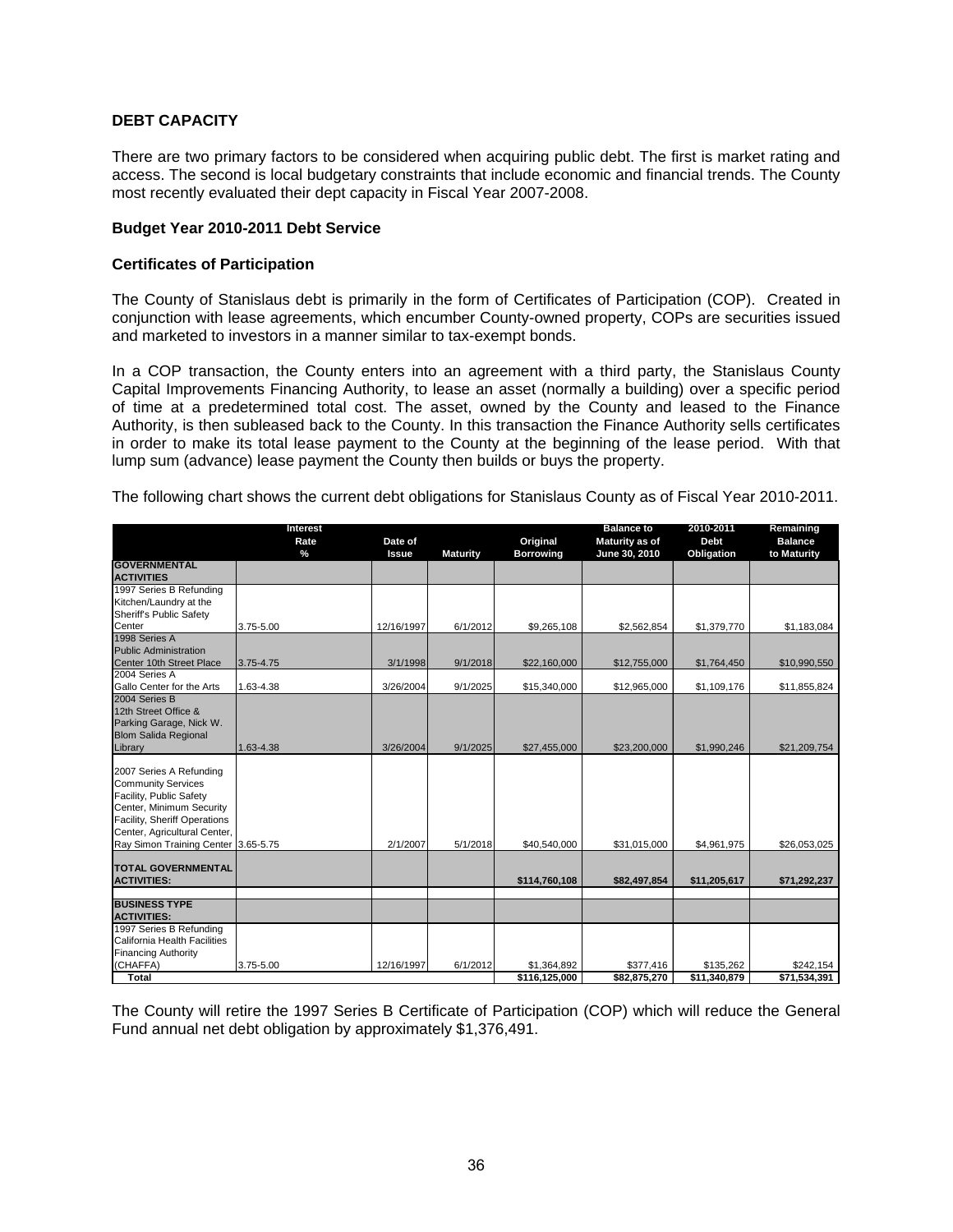#### **Legal Debt Limit**

Government Code Section 29909 prescribes the bonded debt limit for general law counties at 1.25% of "the taxable property of the county as shown on the last equalized assessment roll."

#### **Ratios**

A number of ratios can be applied to the County's debt service. For Fiscal Year 2010-2011, the County's total gross debt obligation for its General Fund is \$11,205,617 and the total County Budget is \$912,390,959. The ratio comparing the annual debt service to total budget shows that debt service represents only 1.29% of the total budget. In addition, a comparison of debt service to discretionary revenue can be obtained by dividing the total gross debt obligation (\$11.2 million) by the total Discretionary Revenue Budget of \$146,408,000. This analysis shows that debt service payments represent 7.7% of the total Discretionary Revenue Budget.

#### **Credit Rating**

 $\overline{a}$ 

Entities who borrow funds are given a credit rating based upon rating companies' analysis of their ability to repay their debt on a timely basis. Rating agencies consider the entity's historical and prospective financial condition, quality of management, operating performance, as well as the developments in the economic and political environment that strengthen its financial strength and credit quality, among other factors.<sup>1</sup> Fitch, Moody's, and Standard and Poor's are the three rating agencies that evaluate such entities, and have three slightly different rating scales. Fitch's scale ranges from AAA (highest credit quality) to D (default). The four investment-grade categories of ratings are AAA, AA, A, and BBB. Stanislaus County's rating is A3 for Moody's and A+ for Standard & Poors.

<sup>1</sup> *Fitch Ratings,* Resource Library, Introduction to Ratings, October 6, 2004.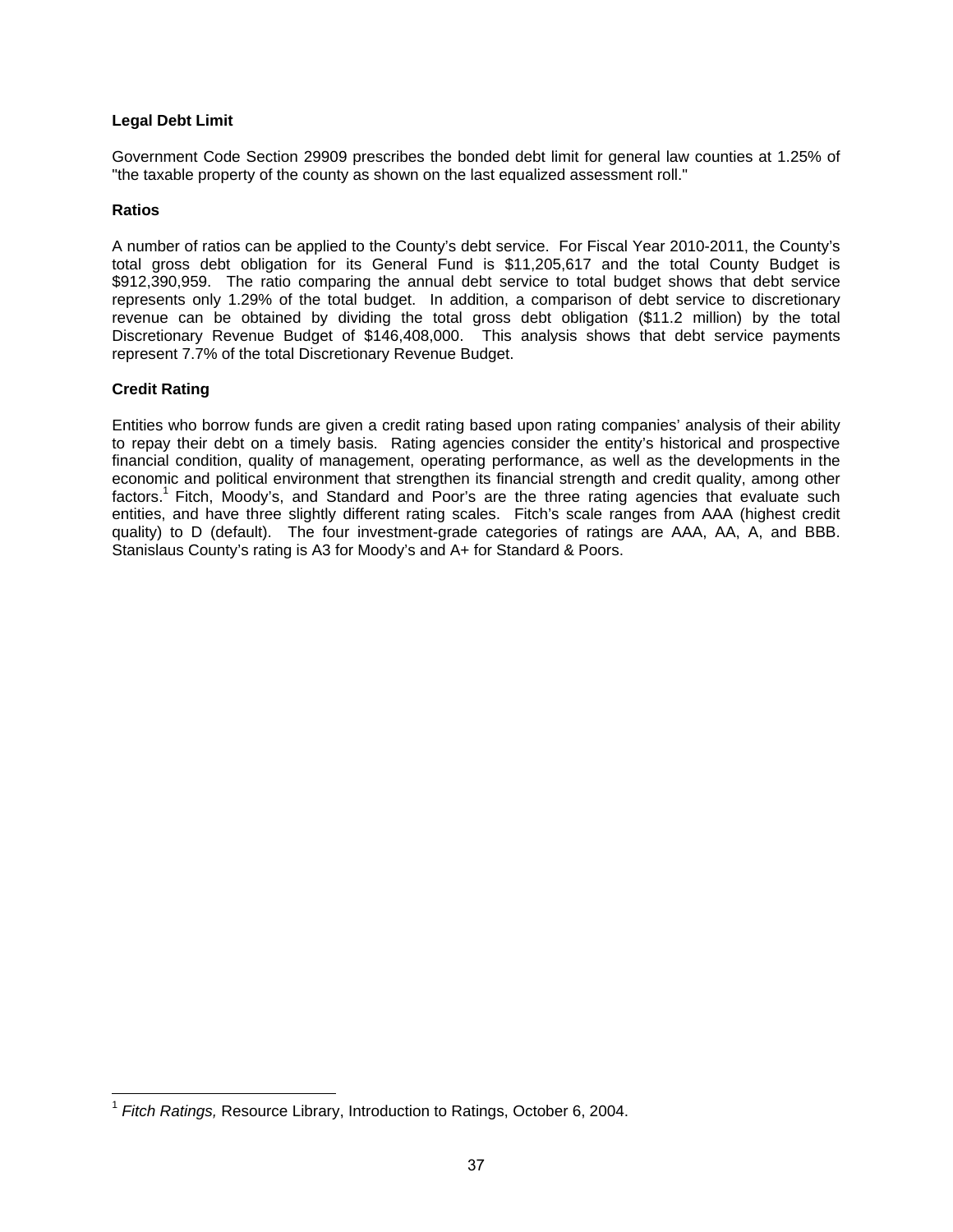#### **PUBLIC FACILITY FEES (PFF)**

The Public Facilities Fee program imposes a fee on new development per Section 66000 et seq. of the California Government Code. Commonly known as a "growth impact fee," revenues collected under this program support the pro-rata extension of existing County services to support the new growth created by the development. This fee provides for the expansion of facilities or services to meet growth needs, but does not replace, repair or maintain the existing level-of-service provided by the County.

Many anticipated projects are listed in the Capital Improvement Plan (CIP) -- those that may support the expansion of existing County services are noted as being eligible for use of Public Facilities Fees. A project's eligibility for funding is also contingent upon the amount of fees available in the appropriate service category for which the fee is collected, other commitments for use of the available fees, and the priorities for service to the growing community. Each project is reviewed by the County's Public Facilities Fees Committee, and subsequently submitted to the Board of Supervisors for final funding recommendations and action.

Public Facility Fees cannot be more than the cost of the public facility needed to mitigate growth impacts and can only be used for intended purposes. The determination of the quantity of the above listed items to serve the forecasted population growth requires the adoption of standards. These standards establish the level of service for existing and future County infrastructure. Standards are stated in terms of space, services and/or use per capita. A per unit of cost is also used to calculate a correct public facility fee amount. New development cannot be held responsible for a higher standard than exists for the current population.

Public Facilities Fees are typically reviewed and adjusted annually to reflect anticipated costs; and the basis for the fees (including projected population and growth impact assumptions) is updated on a fiveyear review cycle.

Use of Public Facilities Fees funding for any project is subject to the review and recommendation of the County's Public Facilities Fees Review Committee and subsequent approval by the Board of Supervisors.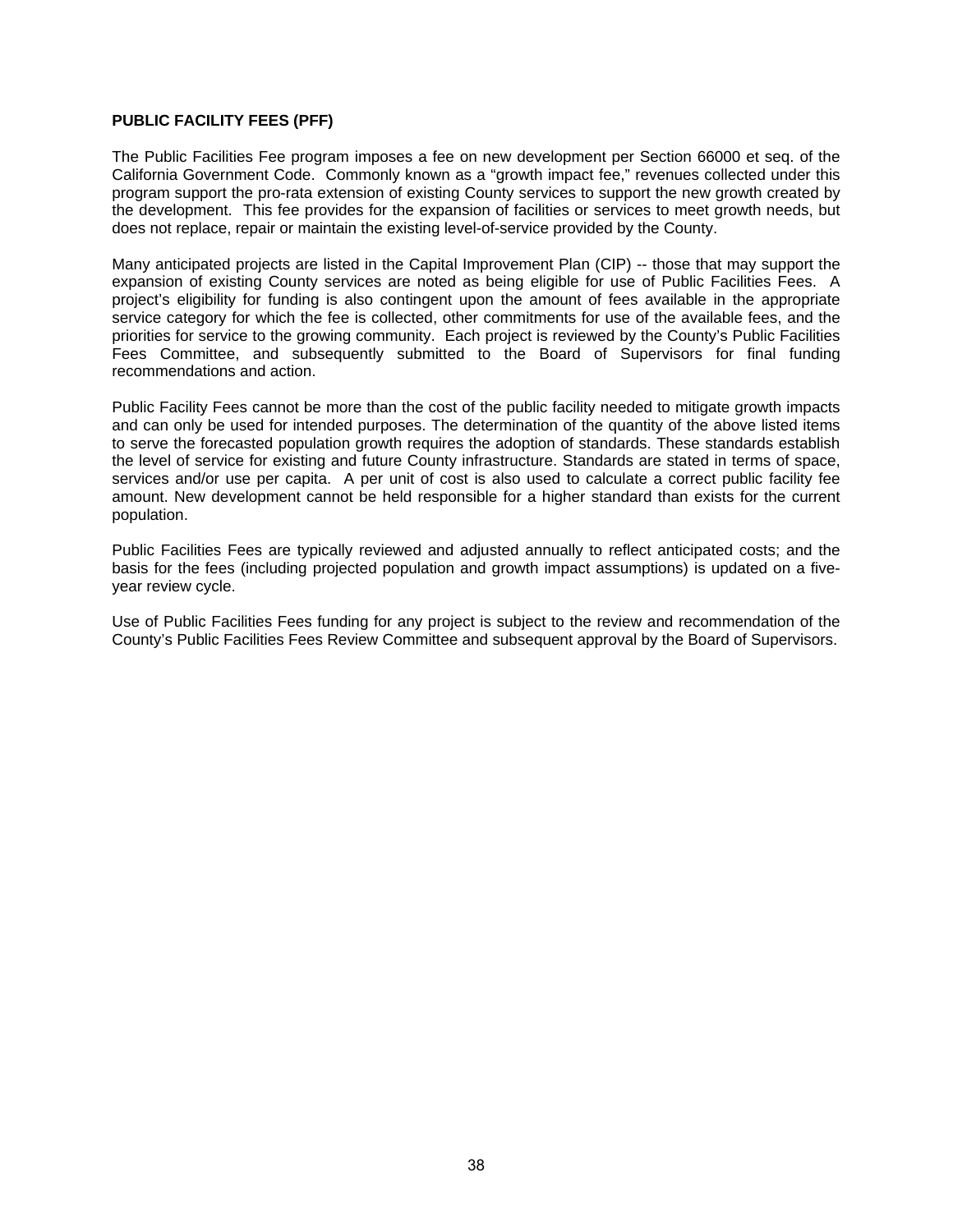

#### **WHAT IS A CIP FINANCIAL SCHEDULE?**

#### **SAMPLE**

| <b>ESTIMATED PROJECT COSTS</b>      |                 | <b>FUNDING SOURCES</b>            |            |
|-------------------------------------|-----------------|-----------------------------------|------------|
| Preliminary                         | 2,000,000<br>S. |                                   |            |
| Design                              | 2,000,000       |                                   |            |
| Acquisition                         |                 |                                   |            |
| Construction                        | 22,000,000      |                                   |            |
| Other                               | ٠<br>m          | <b>Total County Funding</b>       |            |
|                                     |                 | <b>State/Federal Funding</b>      | 18,000,000 |
|                                     |                 | <b>Other--Grants</b>              | 3,000,000  |
|                                     |                 | <b>Total Other Funding</b>        | 21,000,000 |
|                                     |                 | <b>Non-County Contribution</b>    |            |
| <b>Total Estimated Project Cost</b> | 26,000,000      | <b>Total Project Funding</b>      | 21,000,000 |
|                                     |                 | <b>Funding Not Yet Identified</b> | 5.000.000  |

#### **ESTIMATED PROJECT COSTS**

Each project includes estimated project costs in the following five categories: Preliminary, Design, Acquisition, Construction and Other. The categories are defined below.

| <b>ESTIMATED PROJECT COSTS</b> |                                                                                                                                                                                                                                                                                                                                                                                                                                                                                                                                                                                                                                                           |
|--------------------------------|-----------------------------------------------------------------------------------------------------------------------------------------------------------------------------------------------------------------------------------------------------------------------------------------------------------------------------------------------------------------------------------------------------------------------------------------------------------------------------------------------------------------------------------------------------------------------------------------------------------------------------------------------------------|
| <b>Preliminary</b>             | Preliminary costs include County staff costs for review and<br>coordination with State and other agencies. Roads may use the<br>following definition. Preliminary engineering includes<br>project<br>management, preliminary and final engineering design costs<br>including payments to consultants and/or in-house labor and project<br>expenses. This phase consists primarily of development of draft<br>documents, and all pre-construction<br>construction<br>project<br>coordination and clearance activities such as completion of<br>environmental clearance and permit contact with other public<br>agencies, utilities, and resource agencies. |
| <b>Design</b>                  | Design includes programming (including studies), schematic design,<br>design development, construction documents, seismic evaluation,<br>design support from construction management firms, and peer<br>review of design and construction documents.                                                                                                                                                                                                                                                                                                                                                                                                      |
| <b>Acquisition</b>             | Acquisition of land, existing buildings, or equipment and vehicles.<br>The Public Works Department uses the following definition. Right-of-<br>Way/Acquisitions consist of right-of-way costs for capital projects,<br>including appraisal, survey services, and research, as well as<br>purchase transactions and any associated assistance. Property<br>acquisition is typically initiated and normally completed during this<br>phase.                                                                                                                                                                                                                 |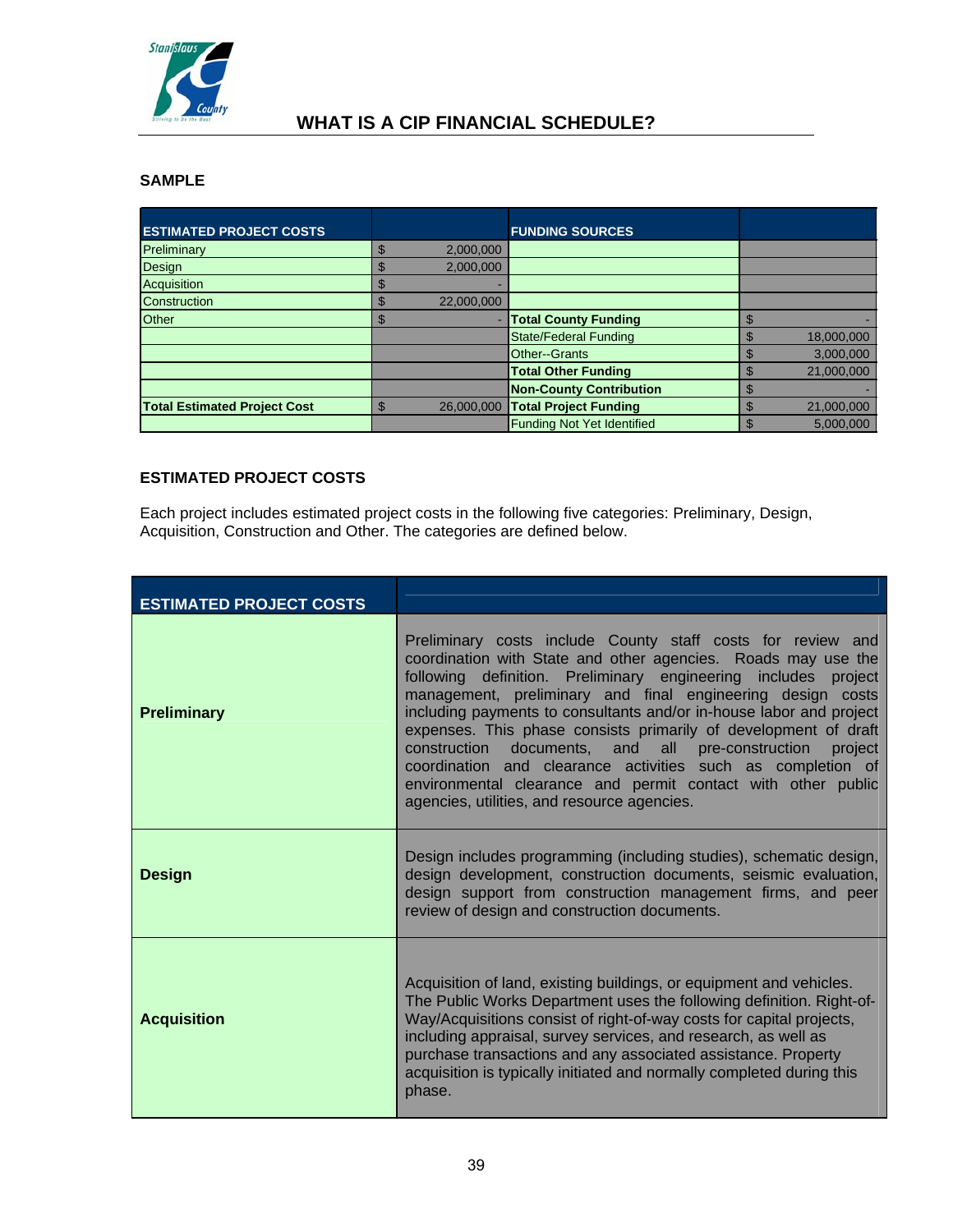| <b>ESTIMATED PROJECT COSTS</b>      |                                                                                                                                                                                                                                                                                                                                                                                                                                                                                                                                                                                                                                                                                                                                                               |
|-------------------------------------|---------------------------------------------------------------------------------------------------------------------------------------------------------------------------------------------------------------------------------------------------------------------------------------------------------------------------------------------------------------------------------------------------------------------------------------------------------------------------------------------------------------------------------------------------------------------------------------------------------------------------------------------------------------------------------------------------------------------------------------------------------------|
| <b>Construction</b>                 | Construction includes the cost of the construction contract, the cost<br>of the bidding process, construction management costs, demolition<br>costs, administrative, contingency, Construction Management Firms<br>and site visits by Architect and Engineer Designers. Construction<br>costs include construction management, contract costs, inspection<br>and engineering support labor, survey and engineering costs,<br>contracted laboratory, consulting, or other inspection services, and<br>community coordination. Costs for furniture, fixtures and equipment<br>(FF & E) are also appropriate in this section. Costs may also include<br>secondary contracts such as landscape maintenance or resource<br>mitigation installation and compliance. |
| <b>Other</b>                        | Other costs such as professional fees and development fees,<br>California Environmental Quality Act (CEQA), permits, County<br>building department reviews, easement fees and utility connection<br>fees.                                                                                                                                                                                                                                                                                                                                                                                                                                                                                                                                                     |
| <b>Total Estimated Project Cost</b> | The sum of the Preliminary, Design, Acquisition, Construction and<br>Other costs equals the Total Estimated Project Cost.                                                                                                                                                                                                                                                                                                                                                                                                                                                                                                                                                                                                                                     |

#### **FUNDING SOURCES**

Project funding is identified as potential sources for proposed projects for planning purposes. Funding sources for many projects is speculative and is subject to change as project demands, budgetary limitations, implementation schedules and other conditions change. Some projects have been identified in concept, but specific funding sources have not yet been identified. Projects in development or closer to implementation (such as the A-Approved/Funded and B-Pending Implementation categorized projects) list project costs and funding sources more definitively than long-range project concepts.

County funding may include use of County General Funds, Public Facilities Fees, Department Fund Balance or Retained Earnings, or funds generated through a public financing. Each project plan and funding plan is reviewed and approved by the Board of Supervisors prior to implementation. Inclusion of the proposed project in the Capital Improvement Plan alone does not constitute Board approval to proceed with implementation of the project.

Other funding sources may include use of State or Federal funds, grants, or contributions by others toward the project. Many projects are joint development efforts with other agencies or private parties for which other, non-County contributions may be earmarked.

Project costs and funding sources are reviewed annually in the Capital Improvement Plan.